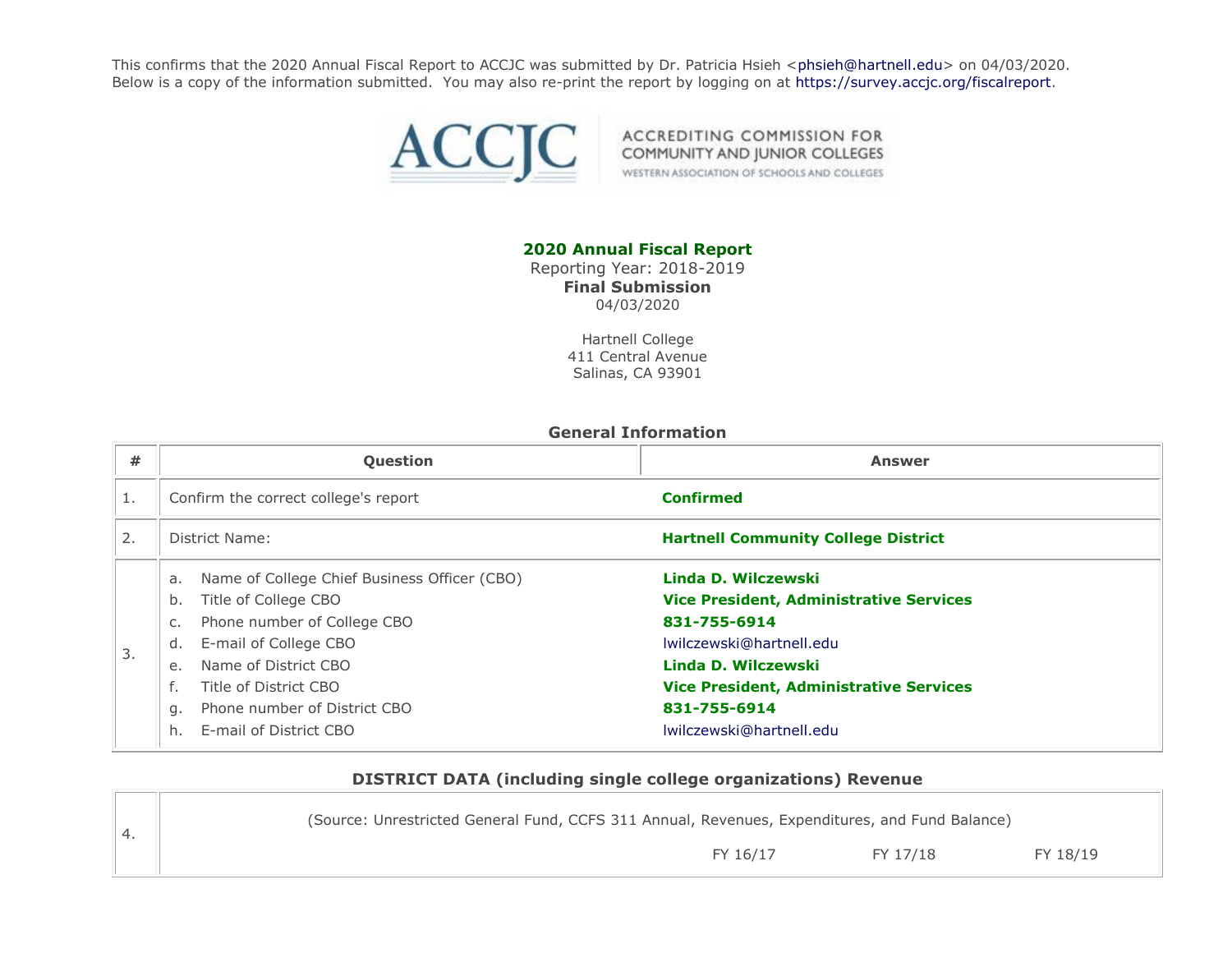|                                                                                                | a. Total Unrestricted General Fund Revenues                                    | \$44,067,999 | \$45,940,945 | \$53,409,950 |
|------------------------------------------------------------------------------------------------|--------------------------------------------------------------------------------|--------------|--------------|--------------|
|                                                                                                | b. Other Unrestricted Financing Sources (Account 8900)                         | \$0          | \$0          | \$100,000    |
| (Source: Unrestricted General Fund, CCFS 311 Annual, Revenues, Expenditures, and Fund Balance) |                                                                                |              |              |              |
| 5.                                                                                             |                                                                                | FY 16/17     | FY 17/18     | FY 18/19     |
|                                                                                                | a. Net (Adjusted) Unrestricted General Fund Beginning Balance                  | \$11,007,027 | \$10,746,669 | \$11,067,373 |
|                                                                                                | b. Net Unrestricted General Fund Ending Balance, including transfers<br>in/out | \$10,746,669 | \$11,067,373 | \$11,173,726 |

# **Expenditures/Transfers (General Fund Expenditures/Operating Expenditures)**

|    | (Source: Unrestricted General Fund, CCFS 311 Annual, Revenues, Expenditures, and Fund Balance) |              |              |              |
|----|------------------------------------------------------------------------------------------------|--------------|--------------|--------------|
|    |                                                                                                | FY 16/17     | FY 17/18     | FY 18/19     |
|    | Total Unrestricted General Fund Expenditures (including account<br>a.<br>7000)                 | \$44,328,357 | \$45,123,197 | \$52,348,895 |
| 6. | Total Unrestricted General Fund Salaries and Benefits (accounts<br>b.<br>1000, 2000, 3000)     | \$37,488,526 | \$38,848,307 | \$44,354,911 |
|    | c. Other Unrestricted General Fund Outgo (6a - 6b)                                             | \$6,839,831  | \$6,274,890  | \$7,993,984  |
|    | d. Unrestricted General Fund Ending Balance                                                    | \$10,746,669 | \$11,067,373 | \$11,173,726 |

|     | <b>Liabilities</b>                                    |           |           |           |  |  |
|-----|-------------------------------------------------------|-----------|-----------|-----------|--|--|
|     |                                                       | FY 16/17  | FY 17/18  | FY 18/19  |  |  |
| , , | Did the District borrow funds for cash flow purposes? | <b>No</b> | <b>No</b> | <b>No</b> |  |  |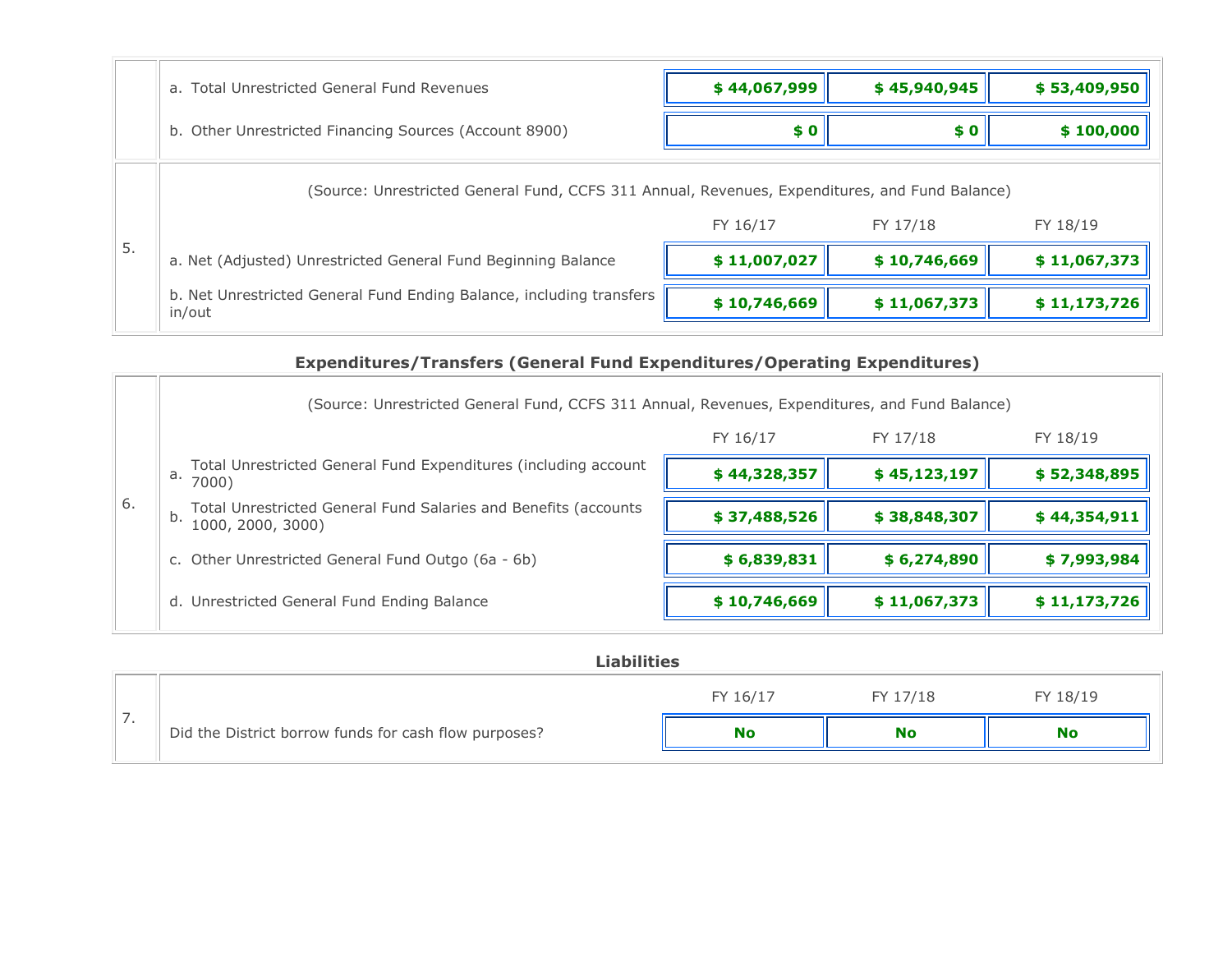|     | <b>Total Borrowing</b>                                                                                                        | FY 16/17  | FY 17/18  | FY 18/19  |
|-----|-------------------------------------------------------------------------------------------------------------------------------|-----------|-----------|-----------|
| 8.  | a. Short-Term Borrowing (TRANS, etc)                                                                                          | \$0       | \$0       | \$0       |
|     | Long Term Borrowing (COPs, Capital Leases, other long-term<br>b.<br>borrowing):                                               | \$0       | \$0       | \$0       |
|     |                                                                                                                               | FY 16/17  | FY 17/18  | FY 18/19  |
|     | Did the district issue long-term debt instruments or other new borrowing (not G.O. bonds) during the fiscal year noted?<br>a. | <b>No</b> | <b>No</b> | <b>No</b> |
| 9.  | b. What type(s)                                                                                                               | N/A       | N/A       | N/A       |
|     | c. Total amount                                                                                                               | \$0       | \$0       | \$0       |
|     |                                                                                                                               | FY 18/19  | FY 17/18  | FY 18/19  |
| 10. | Debt Service Payments (Unrestricted General Fund)                                                                             | \$0       | \$0       | \$0       |

## **Other Post Employment Benefits**

|     | (Source: Most recent GASB 74/75 OPEB Actuarial Report)                                                        | FY 16/17    |
|-----|---------------------------------------------------------------------------------------------------------------|-------------|
|     | a. Total OPEB Liability (TOL) for OPEB                                                                        | \$6,313,540 |
|     | b. Net OPEB Liability (NOL) for OPEB                                                                          | \$1,017,690 |
| 11. | c. [Fiduciary Net Position (FNP/TOL)]                                                                         | 83.88 %     |
|     | d. NOL as Percentage of OPEB Payroll                                                                          | $3\%$       |
|     | e. Service Cost (SC)                                                                                          | \$552,176   |
|     | Amount of Contribution to Annual Service Cost, plus any<br>f.<br>additional funding of the Net OPEB Liability | \$0         |
| 12. | Date of most recent GASB 74/75 OPEB Actuarial Report - use<br>valuation date (mm/dd/yyyy)                     | 06/30/2019  |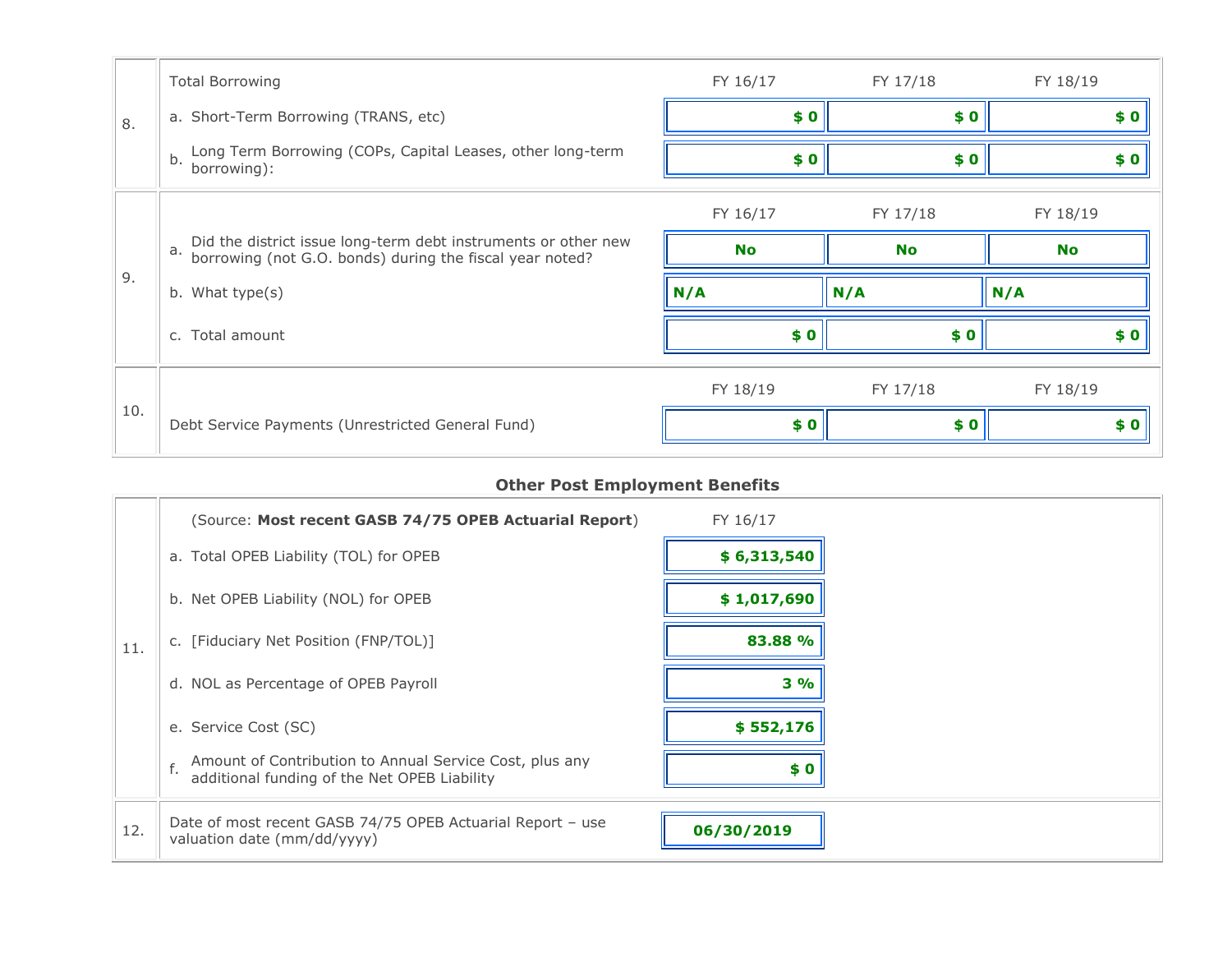|     | a. Has an irrevocable trust been established for OPEB liabilities?                  | <b>Yes</b>  |             |             |
|-----|-------------------------------------------------------------------------------------|-------------|-------------|-------------|
|     |                                                                                     | FY 16/17    | FY 17/18    | FY 18/19    |
| 13. | b. Amount deposited into Irrevocable OPEB Reserve/Trust                             | SO.         | \$0         | \$0         |
|     | Amount deposited into non-irrevocable Reserve specifically for<br>C.<br><b>OPEB</b> | $\bm{s}$ 0  | \$0         | \$0         |
|     | d. OPEB Irrevocable Trust Balance as of fiscal year end                             | \$4,710,984 | \$4,988,814 | \$5,295,850 |

|     | <b>Cash Position</b>                                                                                             |              |              |              |  |  |  |
|-----|------------------------------------------------------------------------------------------------------------------|--------------|--------------|--------------|--|--|--|
|     |                                                                                                                  | FY 16/17     | FY 17/18     | FY 18/19     |  |  |  |
| 14  | Cash Balance at June 30 from Annual CCFS-311 Report (Combined<br>Balance Sheet Total accounts 9100 through 9115) | \$11,557,714 | \$13,664,388 | \$13,091,663 |  |  |  |
| 15. | Does the district prepare cash flow projections during the year?                                                 | <b>Yes</b>   |              |              |  |  |  |

# **Annual Audit Information**

| 16. |          | Date annual audit report for fiscal year was electronically submitted to accjc.org, along with the institution's<br>12/31/2019<br>response to any audit exceptions (mm/dd/yyyy)<br><b>NOTE:</b> Audited financial statements are due to the ACCJC no later than 4/3/2020. A multi-college district may submit a<br>single district audit report on behalf of all the colleges in the district. |
|-----|----------|------------------------------------------------------------------------------------------------------------------------------------------------------------------------------------------------------------------------------------------------------------------------------------------------------------------------------------------------------------------------------------------------|
|     |          | Summarize Material Weaknesses and Significant Deficiencies from the annual audit report (enter n/a if not applicable):                                                                                                                                                                                                                                                                         |
| 17. | FY 16/17 |                                                                                                                                                                                                                                                                                                                                                                                                |
|     | FY 17/18 |                                                                                                                                                                                                                                                                                                                                                                                                |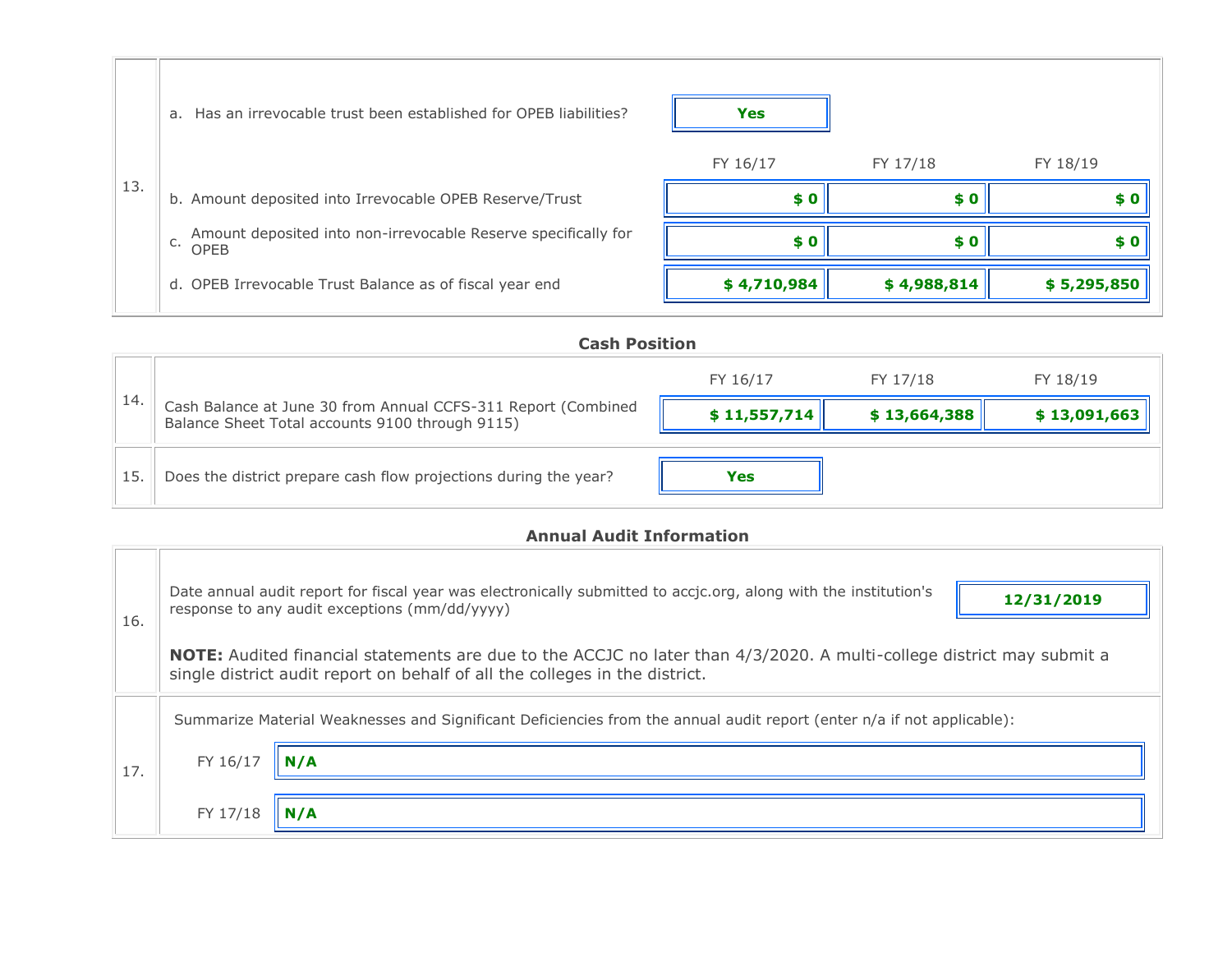$FY 18/19$  Two exceptions out of four DSPS payroll expense transactions sampled. DSPS employees' start date  $FY 18/19$ 

#### **Other District Information**

|     |                                                                                                                                                                                                                                                                                                                                                                                                                                                  | FY 16/17 | FY 17/18 | FY 18/19 |  |
|-----|--------------------------------------------------------------------------------------------------------------------------------------------------------------------------------------------------------------------------------------------------------------------------------------------------------------------------------------------------------------------------------------------------------------------------------------------------|----------|----------|----------|--|
| 18. | Final Adopted Budget - budgeted Full Time Equivalent Students (FTES) (Annual Target)                                                                                                                                                                                                                                                                                                                                                             | 7,576    | 7,437    | 7,359    |  |
|     | Actual Full Time Equivalent Students (FTES) from Annual CCFS<br>b.<br>320                                                                                                                                                                                                                                                                                                                                                                        | 7,345    | 7,359    | 7,338    |  |
| 19. |                                                                                                                                                                                                                                                                                                                                                                                                                                                  | FY 16/17 | FY 17/18 | FY 18/19 |  |
|     | Number of FTES shifted into the fiscal year, or out of the fiscal year                                                                                                                                                                                                                                                                                                                                                                           |          | 145      | -72      |  |
|     | a. During the reporting period, did the district settle any contracts with employee bargaining units?<br><b>No</b>                                                                                                                                                                                                                                                                                                                               |          |          |          |  |
|     | <b>Yes</b><br>b. Did any negotiations remain open?                                                                                                                                                                                                                                                                                                                                                                                               |          |          |          |  |
| 20. | c. Describe significant impacts of settlements. If any negotiations remain open over one year, describe length of negotiations, and issues                                                                                                                                                                                                                                                                                                       |          |          |          |  |
|     | During the reporting period the District and the Faculty Association entered into contract negotiations. Although<br>the successor agreement was not finalized, certain tentative agreements were reached and negotiations continued<br>into 2019/2020 when a new successor agreement was ratified by the parties. No reportable settlement effects to<br>report during the reporting period. No current negotiations remain open over one year. |          |          |          |  |

**College Data**

21. **NOTE:** For a single college district the information is the same that was entered into the District section of the report. FY 16/17 FY 17/18 FY 18/19 a. Final Adopted Budget – budgeted Full Time Equivalent Students (FTES) (Annual Target) **7,576 7,437 7,359** b. Actual Full Time Equivalent Students (FTES) from Annual CCFS <sup>320</sup> **7,345 7,359 7,338**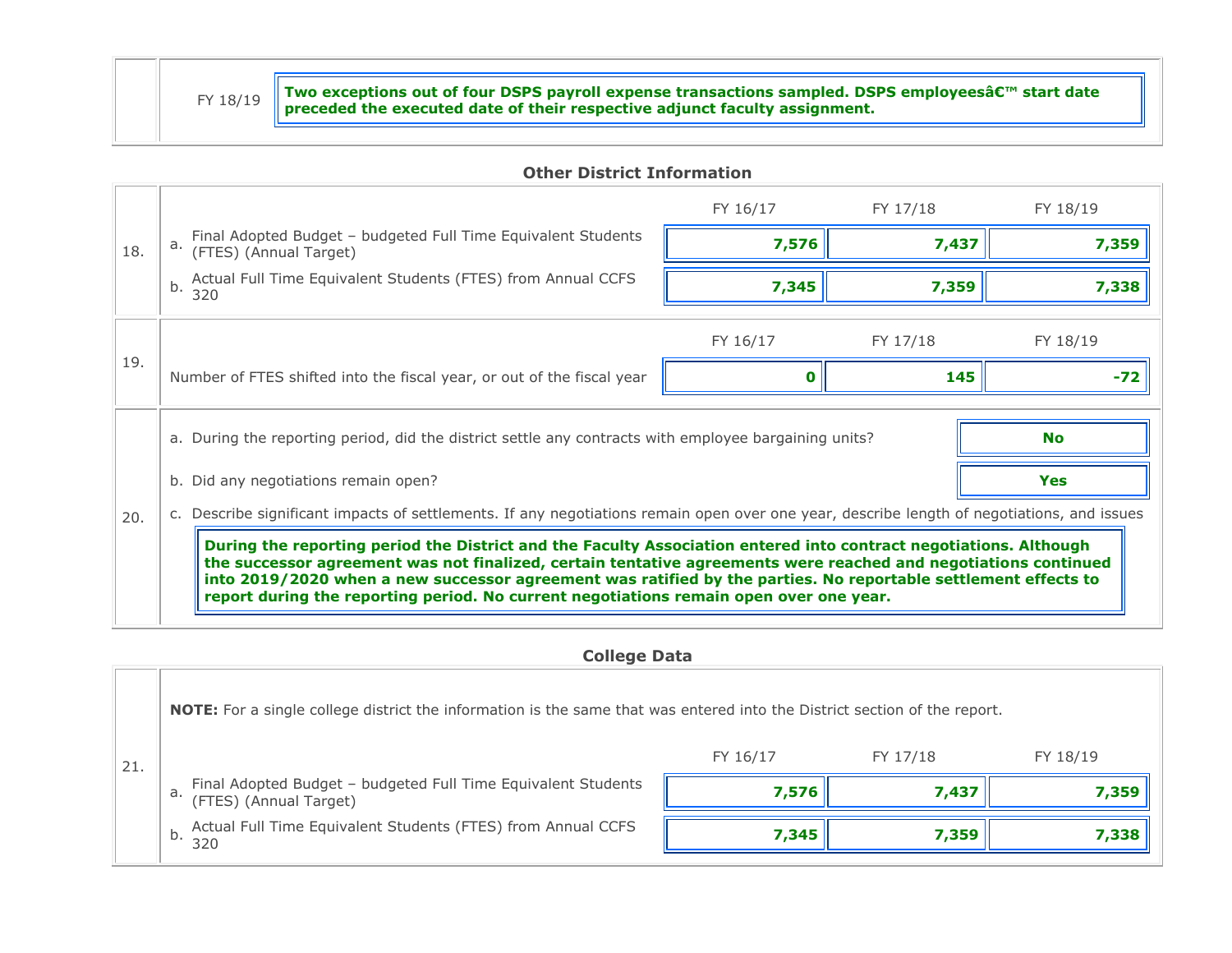|     |                                                                                                                                                                                                                                                                                                                                                                                                                                                                                                                                                           | FY 16/17         | FY 17/18         | FY 18/19         |  |
|-----|-----------------------------------------------------------------------------------------------------------------------------------------------------------------------------------------------------------------------------------------------------------------------------------------------------------------------------------------------------------------------------------------------------------------------------------------------------------------------------------------------------------------------------------------------------------|------------------|------------------|------------------|--|
| 22. | Final Unrestricted General Fund allocation from the District (for<br>Single College Districts, use the number in 4a.)                                                                                                                                                                                                                                                                                                                                                                                                                                     | \$44,067,999     | \$45,940,945     | \$53,409,950     |  |
|     |                                                                                                                                                                                                                                                                                                                                                                                                                                                                                                                                                           | FY 16/17         | FY 17/18         | FY 18/19         |  |
| 23. | Final Unrestricted General Fund Expenditures (for Single College<br>Districts, use the number in 6a.)                                                                                                                                                                                                                                                                                                                                                                                                                                                     | \$44,328,357     | \$45,123,197     | \$52,348,895     |  |
|     |                                                                                                                                                                                                                                                                                                                                                                                                                                                                                                                                                           | FY 16/17         | FY 17/18         | FY 18/19         |  |
| 24. | Final Unrestricted General Fund Ending Balance (for Single College<br>Districts, use the number in 6d.)                                                                                                                                                                                                                                                                                                                                                                                                                                                   | \$10,746,669     | \$11,067,373     | \$11,173,726     |  |
|     |                                                                                                                                                                                                                                                                                                                                                                                                                                                                                                                                                           | FY 16/17         | FY 17/18         | FY 18/19         |  |
| 25. | What percentage of the Unrestricted General Fund prior year Ending<br>Balance did the District permit the College to carry forward into the<br>next year's budget?                                                                                                                                                                                                                                                                                                                                                                                        | 4%               | 14 %             | 38 %             |  |
|     |                                                                                                                                                                                                                                                                                                                                                                                                                                                                                                                                                           | Cohort Year 2014 | Cohort Year 2015 | Cohort Year 2016 |  |
| 26. | USDE official cohort Student Loan Default Rate (FSLD) (3 year rate)                                                                                                                                                                                                                                                                                                                                                                                                                                                                                       | 25 %             | 25 %             | 19 %             |  |
| 27. | Were there any executive or senior administration leadership changes at the College during the fiscal year,<br><b>Yes</b><br>including June 30? List for the College or for Single College District<br>Please describe the leadership change(s)<br>Regarding reportable senior administration leadership changes during the reporting year, the District employed<br>an Interim Vice President of Administrative Services. The District also employed a Vice President of Academic<br>Affairs. The leadership changes were replacements for resignations. |                  |                  |                  |  |

## **The data included in this report are certified as a complete and accurate representation of the reporting college.**

If you need additional assistance, please contact the commission.

Sincerely,

ACCJC 10 Commercial Blvd., Suite 204